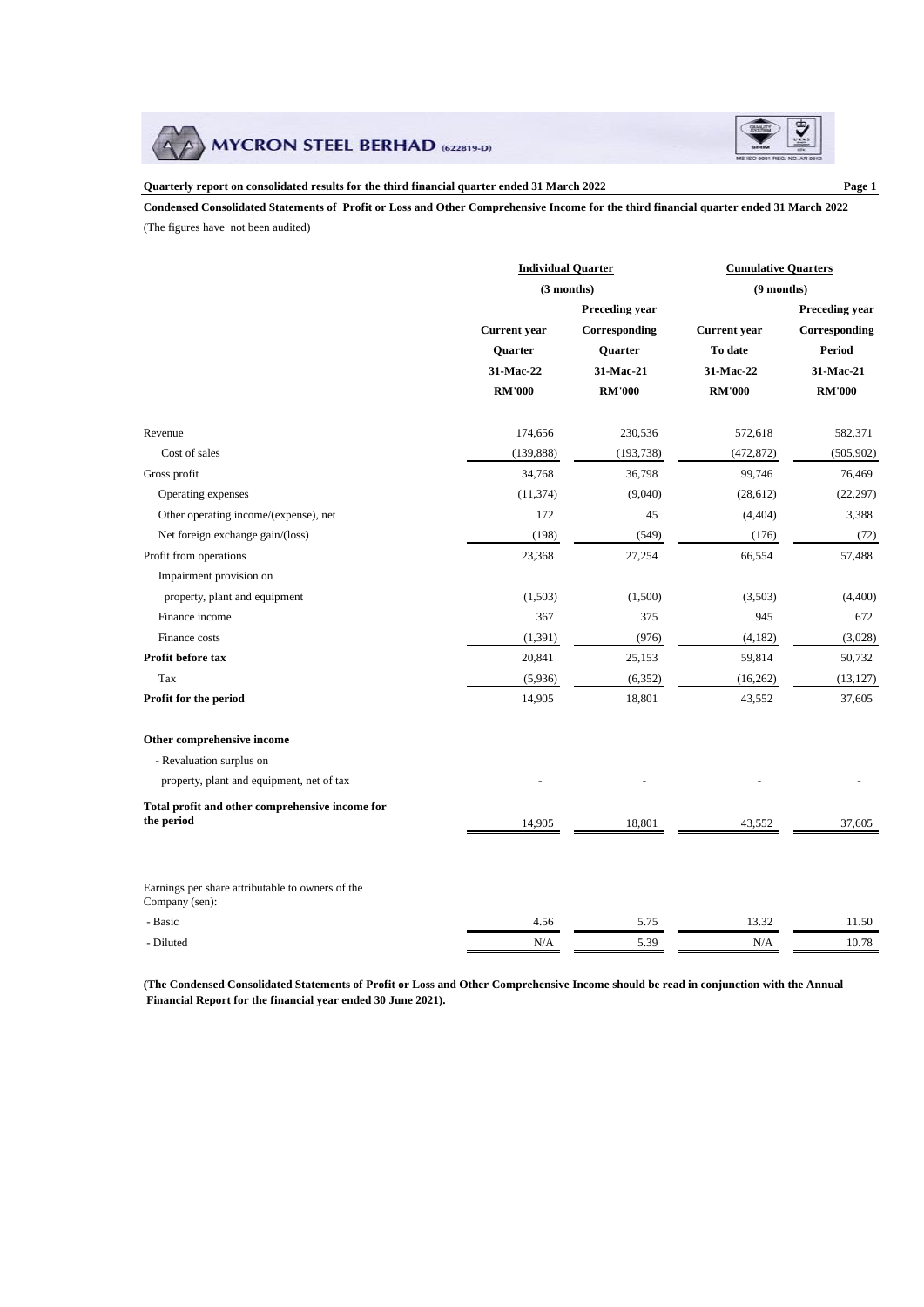**A A MYCRON STEEL BERHAD** (622819-D)



| Ouarterly<br>2022<br>t on consolidated results for the '<br>e third financial quarter ended .<br>' renort<br>March | Page |
|--------------------------------------------------------------------------------------------------------------------|------|
|                                                                                                                    |      |

### **Condensed Consolidated Statements of Financial Position as at 31 March 2022**

(The figures have not been audited)

|                                                               | As at<br>31-Mac-22 | As at<br>30-Jun-21 |
|---------------------------------------------------------------|--------------------|--------------------|
|                                                               | <b>RM'000</b>      | <b>RM'000</b>      |
| <b>ASSETS</b>                                                 |                    |                    |
| <b>Non-Current Assets</b>                                     |                    |                    |
| Property, plant and equipment                                 | 313,107            | 314,899            |
| Right-of-use assets                                           | 38,973             | 41,679             |
| Intangible assets                                             | 20,000             | 20,000             |
|                                                               | 372,080            | 376,578            |
| <b>Current Assets</b>                                         |                    |                    |
| <b>Inventories</b>                                            | 256,008            | 225,500            |
| Trade and other receivables                                   | 82,110             | 41,937             |
| Amount owing by related companies                             | $\mathbf{1}$       | -1                 |
| Tax recoverable                                               | 6                  | 23                 |
| Derivative financial assets                                   | 173                | 2,020              |
| Cash and bank balances                                        | 84,095             | 90,931             |
|                                                               | 422,393            | 360,412            |
| <b>Less: Current Liabilities</b>                              |                    |                    |
| Trade and other payables                                      | 77,082             | 120,081            |
| <b>Contract liabilities</b>                                   | 18,161             | 22,991             |
| Amount owing to holding company                               | 51                 | 381                |
| Amount owing to related companies                             | 931                |                    |
| Tax payable                                                   | 1,935              | 2,617              |
| Borrowings                                                    | 116,264            | 59,956             |
| Lease liabilities                                             | 3,051              | 2,952              |
| Derivative financial liabilities                              | 57                 | 3                  |
|                                                               | 217,532            | 208,981            |
| <b>Net Current Assets</b>                                     | 204,861            | 151,431            |
| <b>Non-Current Liabilities</b>                                |                    |                    |
| Deferred tax liabilities                                      | 41,747             | 31,042             |
| Deferred income                                               | 5,922              | 6,036              |
| Borrowings                                                    | 24,555             | 27,465             |
| Lease liabilities                                             | 13,501             | 15,802             |
|                                                               | 85,725             | 80,345             |
|                                                               | 491,216            | 447,664            |
| <b>CAPITAL AND RESERVES ATTRIBUTABLE TO</b>                   |                    |                    |
| <b>OWNERS OF THE COMPANY</b>                                  |                    |                    |
| Share capital                                                 | 217,677            | 217,677            |
| Warrant reserves                                              | 1,740              | 1,740              |
| Asset revaluation reserve                                     | 38,702             | 38,702             |
| Retained earnings                                             | 233,097            | 189,545            |
| <b>Total Equity</b>                                           | 491,216            | 447,664            |
| Net assets per share attributable to owners of the<br>Company | RM1.50             | RM1.37             |

**(The Condensed Consolidated Statements of Financial Position should be read in conjunction with the Annual Financial Report for the financial year ended 30 June 2021).**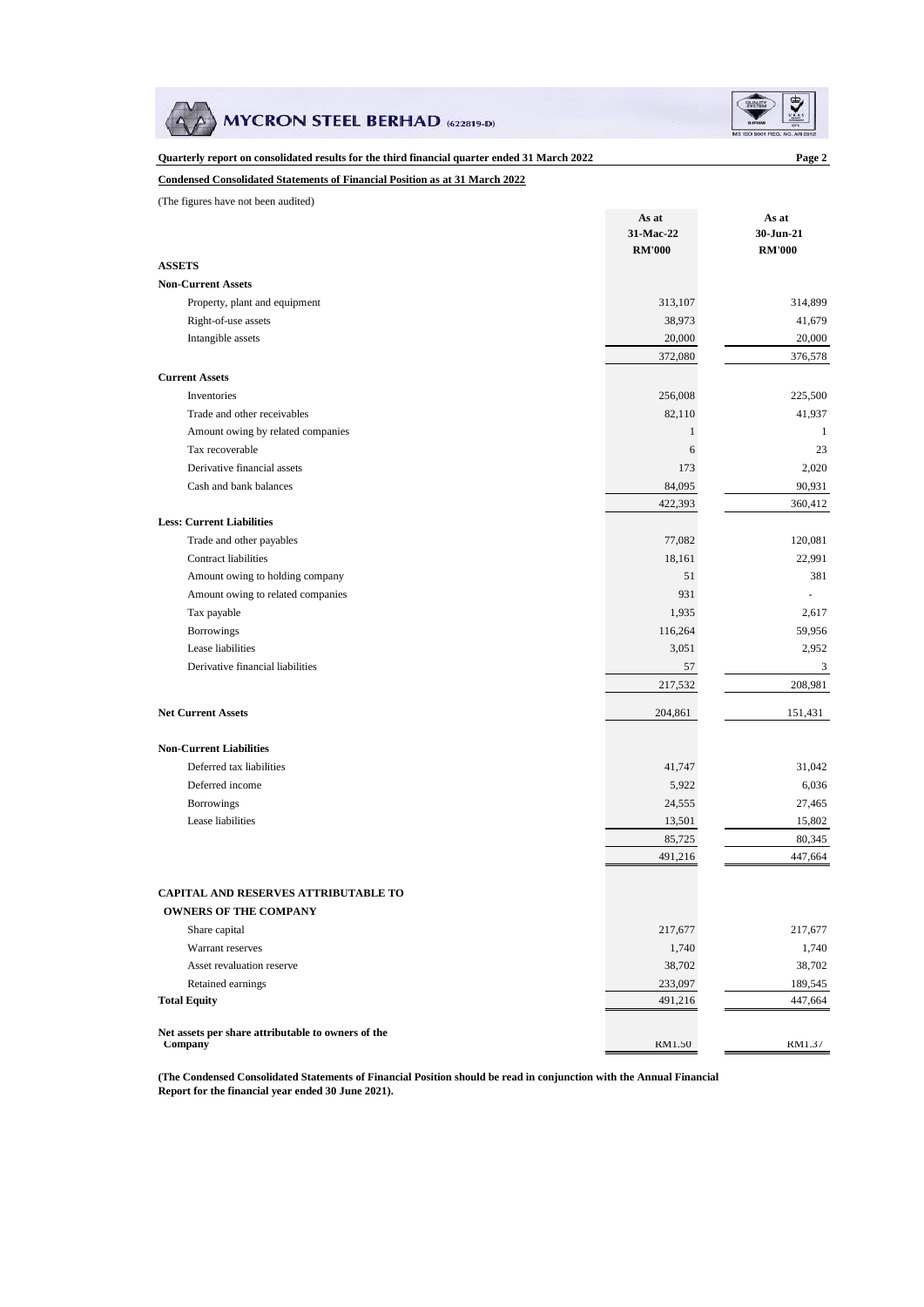



**Quarterly report on consolidated results for the third financial quarter ended 31 March 2022 Page 3 Condensed Consolidated Statements of Cash Flows for the third financial quarter ended 31 March 2022** (The figures have not been audited)  **(9 months) (9 months) 31-Mac-22 31-Mac-21 RM'000 RM'000 CASH FLOWS FROM OPERATING ACTIVITIES** Profit before tax 50.732 Adjustments for : - Depreciation 13,102 13,379 - Gain on rent concession (23) - Gain on disposal of plant and equipment (117) (79) - Impairment provision on property, plant and equipment 3,503 4,400 - Amortisation of deferred income (114) (38) - Net unrealised gain on foreign exchange 18 612 - Interest income (672) (672) - Interest expense 3,028 Operating profit before changes in working capital 79,420 71,362 Changes in working capital : - Inventories (30,507) 24,875 - Trade and other receivables (29,504) (29,504) - Trade and other payables (42,964) 29,228 - Contract liabilities (4,830) - - Intercompanies balances 601 (906) - Tax paid (6,222) (1,227) Net cash flows (used in)/generated from operating activities (42,828) 93,828 **CASH FLOWS FROM INVESTING ACTIVITIES** - Purchase of property, plant and equipment (11,997) (15,450) - Proceeds from disposal of property, plant and equipment 364 256 - Proceeds from grant on property, plant and equipment - 6,100 - Interest received 672 Net cash flows used in investing activities (10,688) (8,422) **CASH FLOWS FROM FINANCING ACTIVITIES** - Proceeds from bank borrowings 229,952 119,110 - Repayment of bank borrowings (176,911) (100,408) - Payment of lease liabilities (2,127) (2,127) - Interest paid (4,182) (3,028) Net cash flows generated from financing activities 46,680 13,547 Net change in cash and cash equivalents (6,836) 98,953 Cash and cash equivalents at beginning of the financial year 90,931 90,931 34,555 Cash and cash equivalents at end of the financial year 84,095 133,508

**(The Condensed Consolidated Statements of Cash Flows should be read in conjunction with the Annual Financial Report for the financial year ended 30 June 2021).**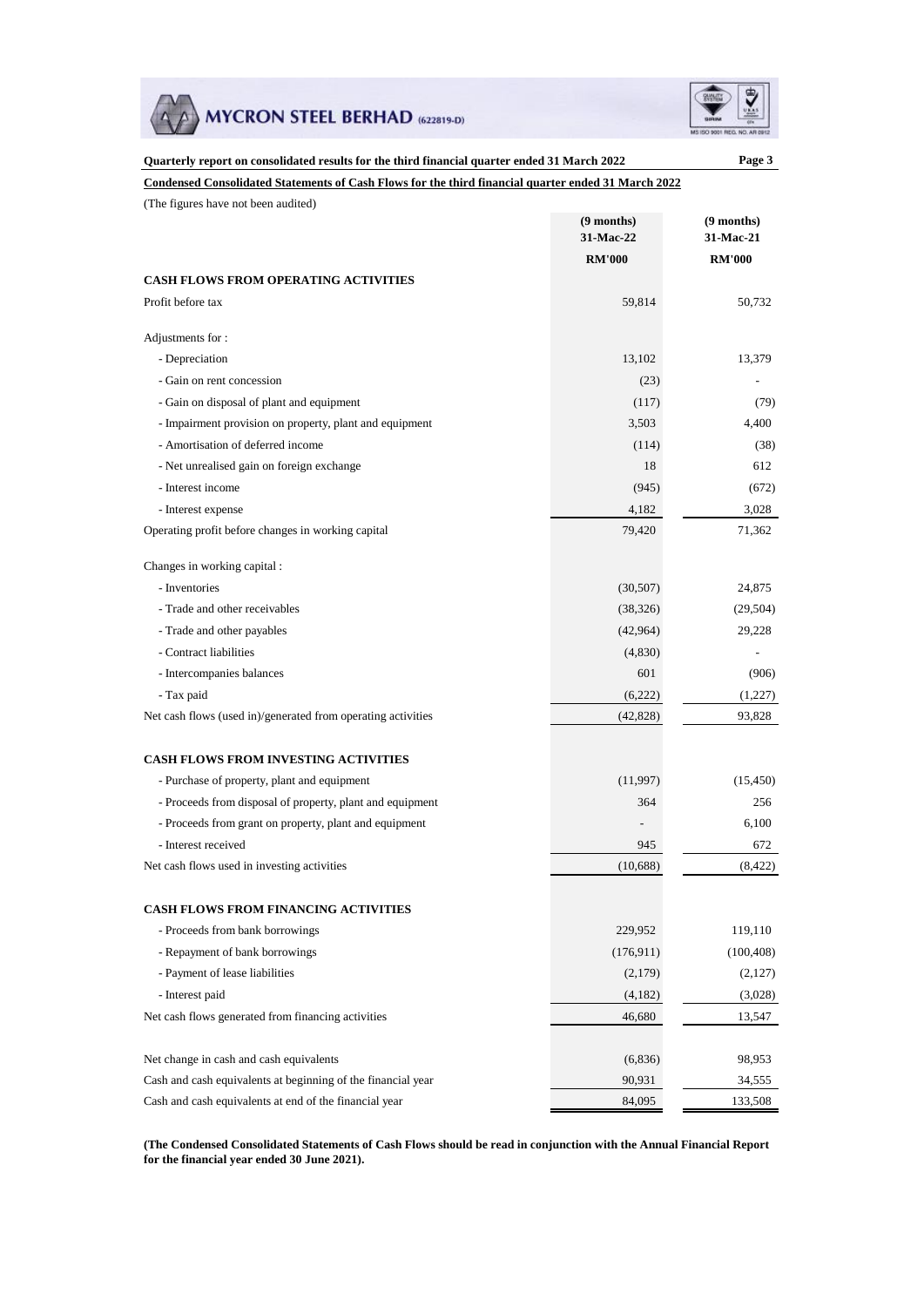



#### **Quarterly report on consolidated results for the third financial quarter ended 31 March 2022 Page 4**

#### **Condensed Consolidated Statements of Changes in Equity for the third financial quarter ended 31 March 2022**

(The figures have not been audited)

|                                                     | --------- Attributable to owners of the Company ---------- |                       |                          |               |               |
|-----------------------------------------------------|------------------------------------------------------------|-----------------------|--------------------------|---------------|---------------|
|                                                     | -------- Non-distributable --------                        |                       |                          |               |               |
|                                                     | Asset                                                      |                       |                          |               |               |
|                                                     | Share                                                      | Warrant               | Revaluation              | Retained      |               |
|                                                     | Capital                                                    | Reserves              | Reserve                  | Earnings      | Total         |
|                                                     | <b>RM'000</b>                                              | <b>RM'000</b>         | <b>RM'000</b>            | <b>RM'000</b> | <b>RM'000</b> |
| 9 months ended 31 March 2022                        |                                                            |                       |                          |               |               |
| At 1 July 2021                                      | 217,677                                                    | 1,740                 | 38,702                   | 189,545       | 447,664       |
| Comprehensive income for the financial period       |                                                            |                       |                          |               |               |
| - Profit for the financial period                   |                                                            |                       |                          | 43,552        | 43,552        |
| Other comprehensive income for the financial period |                                                            |                       |                          |               |               |
| - Revaluation surplus on                            |                                                            |                       |                          |               |               |
| property, plant and equipment, net of tax           |                                                            | $\tilde{\phantom{a}}$ | $\overline{\phantom{a}}$ |               |               |
| Total comprehensive income for the financial period |                                                            |                       |                          | 43,552        | 43,552        |
| As at 31 March 2022                                 | 217,677                                                    | 1,740                 | 38,702                   | 233,097       | 491,216       |
| 9 months ended 31 March 2021                        |                                                            |                       |                          |               |               |
| At 1 July 2020                                      | 217,677                                                    | 1,740                 | 30,711                   | 135,727       | 385,855       |
| Comprehensive income for the financial period       |                                                            |                       |                          |               |               |
| - Profit for the financial period                   |                                                            |                       |                          | 37,605        | 37,605        |
| Other comprehensive income for the financial period |                                                            |                       |                          |               |               |
| - Revaluation surplus on                            |                                                            |                       |                          |               |               |
| property, plant and equipment, net of tax           |                                                            |                       |                          |               |               |
| Total comprehensive income for the financial period |                                                            |                       | $\overline{\phantom{a}}$ | 37,605        | 37,605        |
| As at 31 March 2021                                 | 217,677                                                    | 1,740                 | 30,711                   | 173,332       | 423,460       |

**(The Condensed Consolidated Statements of Changes in Equity should be read in conjunction with the Annual Financial Report for the financial year ended 30 June 2021).**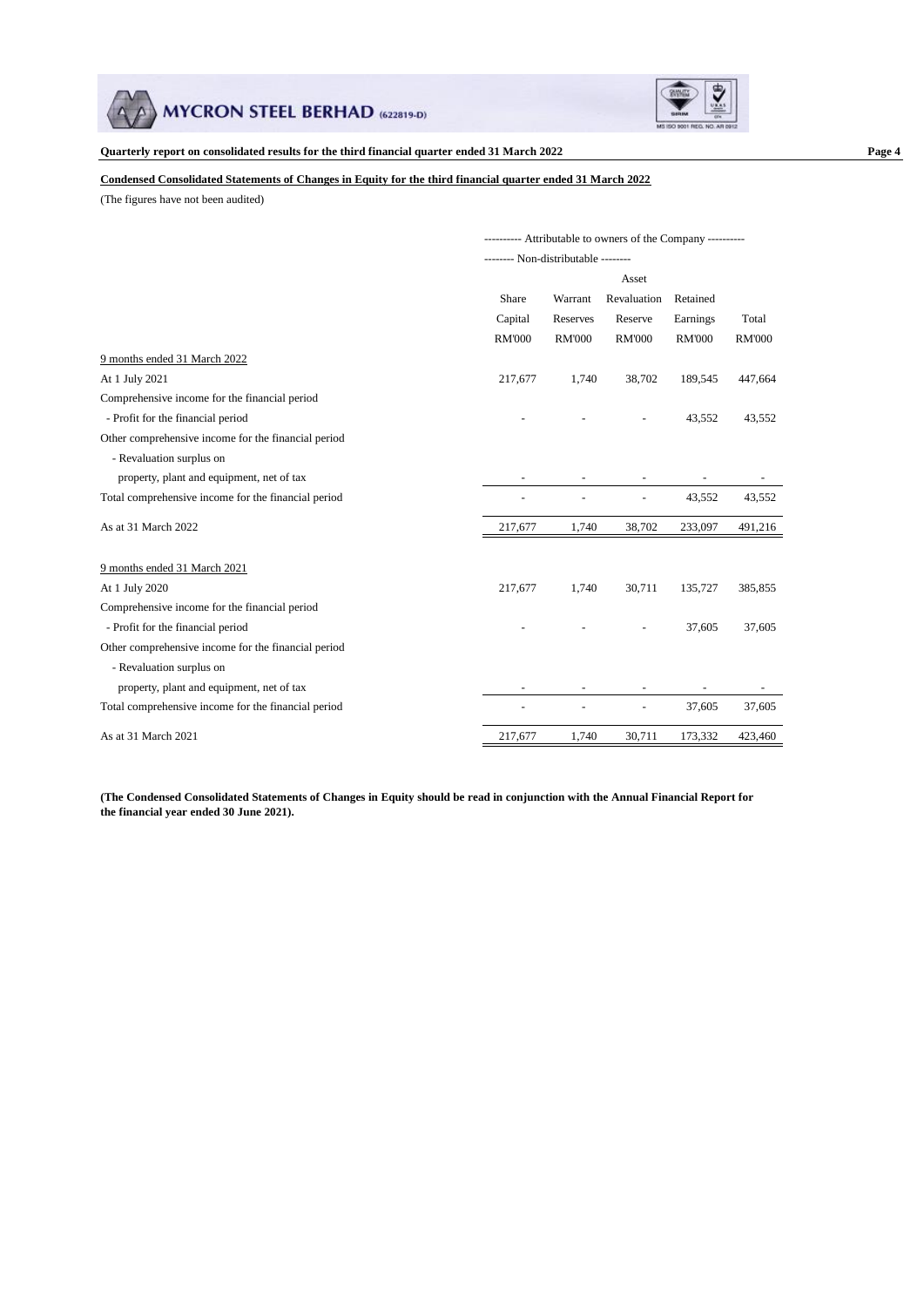



**Quarterly report on consolidated results for the third financial quarter ended 31 March 2022 Page 5**  $\overline{\phantom{a}}$ 

# **Part A - EXPLANATORY NOTES PURSUANT TO MFRS 134**

### **A1 Basis of Preparation & Significant Accounting Policies**

This Quarterly Report is unaudited and has been prepared in accordance with the Malaysian Financial Reporting Standard ("MFRS") 134 - Interim Financial Reporting issued by the Malaysian Accounting Standards Board ("MASB") and Paragraph 9.22 and Appendix 9B of the Bursa Malaysia Securities Berhad ("Bursa Malaysia") Listing Requirements. In addition, the financial statements comply with IFRS as issued by IASB. The report should be read in conjunction with the Group's audited financial statements for the financial year ended 30 June 2021 which was prepared in accordance with the MFRS.

The explanatory notes attached to the unaudited interim financial statements provide an explanation of events and transactions that are significant to an understanding of the changes in the financial position and performance of the Group since the preceding financial year ended 30 June 2021.

The significant accounting policies and methods adopted for this unaudited interim financial report are consistent with those adopted for the audited financial statements for the financial year ended 30 June 2021, except for the following new amendments to the MFRS ("standards") effective for financial year beginning after 1 July 2021 which the Group has adopted since the commencement of the current financial year on 1 July 2021:

• Amendments to MFRS 9, MFRS 139, MFRS 7, MFRS 4 and MFRS 16 'Interest Rate Benchmark (IBOR) Reform – Phase 2' which provide relevant practical expediencies and reliefs as a direct consequence of IBOR reform; such as, the launch of the 'Malaysia Overnight Rate' in September 2021 and the discontinue publications of the 2 and 12-months Kuala Lumpur Interbank Offered Rate (KLIBOR) from January 2023. The Group does not have any financial instruments linked to IBOR reform. The adoption of these amendments did not have any impact on the Group's financial statements.

The Group has not adopted the following new standards, amendments to standards and interpretations that have been issued but not yet effective for the current financial year.

Effective for financial year beginning after 1 July 2022.

- Amendments to MFRS 3 "Reference to the Conceptual Framework"
- Amendments to MFRS 116 "Proceeds before Intended Use"
- Annual Improvements to MFRS 9 "Fees in the '10 per cent' test for Derecognition of Financial Liabilities"

### Effective for financial year beginning after 1 July 2023.

- Amendments to MFRS 101 "Classification of liabilities as current or non-current"
- Amendments to MFRS 101 and MFRS Practice Statement 2 on "Disclosure of Accounting Policies"
- Amendments to MFRS 108 on "Definition of Accounting Estimates"

These amendments to published standards will be adopted on the respective effective dates.

### **A2 Declaration of audit qualification**

The audit report of the Group and the Company in respect of the annual financial statements for the financial year ended 30 June 2021 was not subjected to any audit qualification.

### **A3 Seasonality or cyclicality of operations**

The business of the Group is generally neither cyclical nor seasonal except for decreased activities during the Ramadan and Chinese New Year festive months.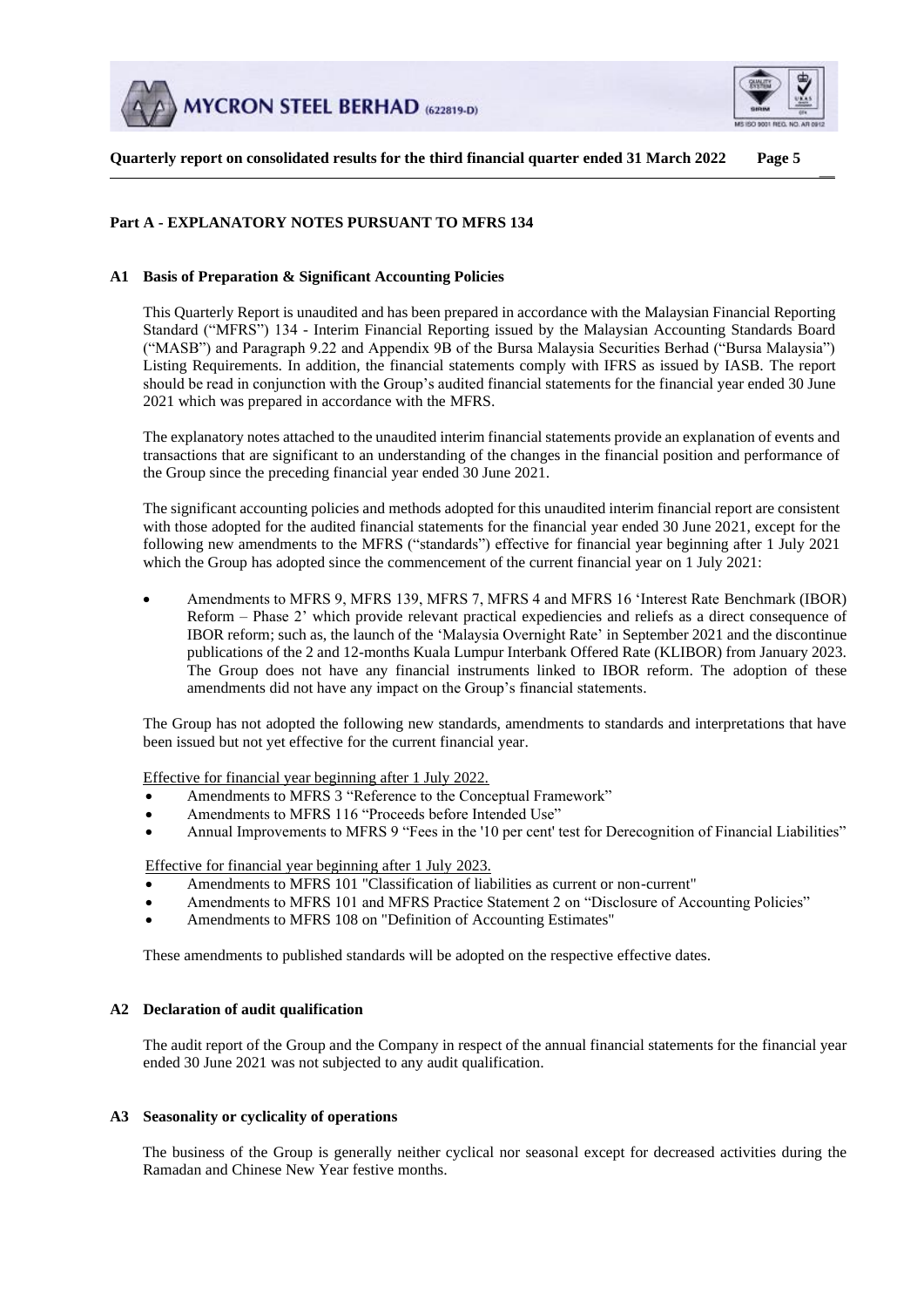



**Quarterly report on consolidated results for the third financial quarter ended 31 March 2022 Page 6**  $\overline{\phantom{a}}$ 

# **Part A - EXPLANATORY NOTES PURSUANT TO MFRS 134**

### **A4 Unusual items**

There were no unusual items affecting assets, liabilities, equity, net income or cash flows that are unusual because of their nature, size or incidence in the current financial quarter.

### **A5 Changes in estimates**

In the current financial quarter, there were no changes in estimates that had a material effect on the financial results.

### **A6 Debts and equity securities**

There were no issuances, cancellations, repurchases, or resale of equity securities during the current financial quarter.

The Group has a policy to maintain its' Gearing Ratio (measured as interest bearing debts over shareholders' equity adjusted for the exclusion of intangibles) at below 1.5 times.

|                                            | 31 Mac 2022 | $30 \text{ Jun } 2021$ |
|--------------------------------------------|-------------|------------------------|
| Total interest bearing debts in RM'million | 142.0       | 874                    |
| Adjusted Shareholders' funds in RM'million | 513.0       | 458.7                  |
| <b>Absolute Gearing Ratio</b>              | 0.28        | 0.19                   |

On the total interest-bearing debts as at 31 March 2022, around RM125.5 million is represented by the respective debenture at its steel-tube and cold-rolled subsidiaries, whilst RM1.1 million is represented by unsecured interestbearing supplier's credit also at the respective operating subsidiaries. (See Note B10). Debts of RM15.4 million is secured against a fixed charge on a property and other specific assets to-which the financing relates. Lease liability classification pursuant to MFRS 16 are excluded from the ratio computation as these are contractually non-interest bearing.

Debt covenants where applicable are in full compliance as at the close of the current financial quarter.

# **A7 Dividend paid**

During the current financial quarter, no dividend was paid by the Company.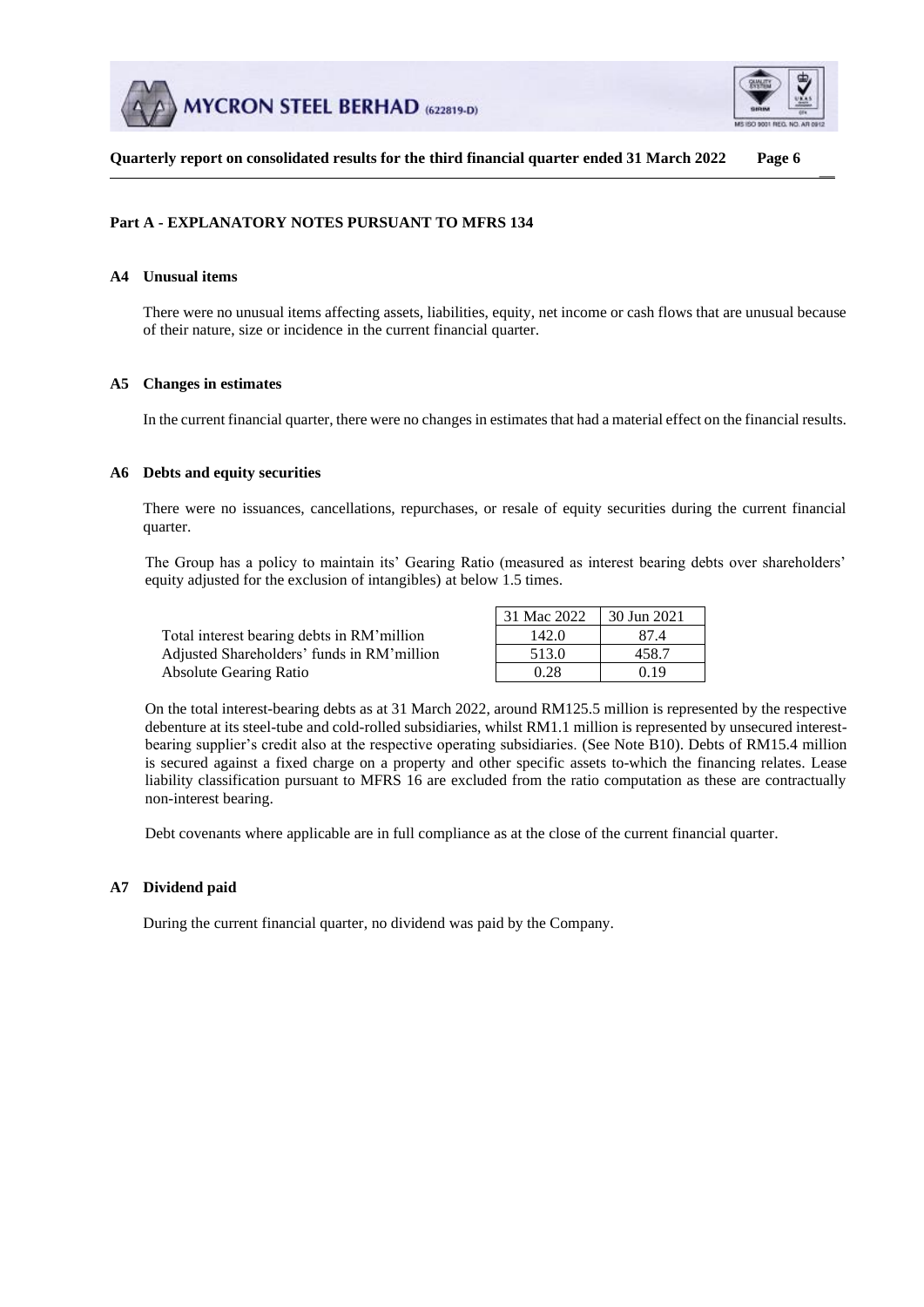



**Quarterly report on consolidated results for the third financial quarter ended 31 March 2022 Page 7**  $\overline{\phantom{a}}$ 

# **Part A - EXPLANATORY NOTES PURSUANT TO MFRS 134**

### **A8 Segmental reporting**

The Group's year-to-date segmental information by nature-of-business is as follows:

|                   | Cold Rolled | <b>Steel Tube</b> | Others  | Total    |
|-------------------|-------------|-------------------|---------|----------|
|                   | RM'000      | RM'000            | RM'000  | RM'000   |
| Revenue           |             |                   |         |          |
| Total revenue     | 404,830     | 207,407           | 3,680   | 615,917  |
| Inter segment     | (37, 228)   | (2,391)           | (3,680) | (43,299) |
| External revenue  | 367,602     | 205,016           |         | 572,618  |
|                   |             |                   |         |          |
| Pre-tax profit    | 38,269      | 21,271            | 274     | 59,814   |
|                   |             |                   |         |          |
| Segment assets    | 470,438     | 322,872           | 984     | 794,294  |
|                   | RM'000      |                   |         |          |
| Segment assets    | 794,294     |                   |         |          |
| Derivative assets | 173         |                   |         |          |
| Tax recoverable   | 6           |                   |         |          |
|                   | 794,473     |                   |         |          |

The businesses of the Group are carried out entirely in Malaysia.

### **A9 Valuation of Property, Plant and Equipment (PPE)**

The valuation on PPE has been brought forward from the audited financial statements for the preceding financial year ended 30 June 2021 and adjusted for the current financial year's depreciation and impairment-provisions where appropriate to reflect the current period's ending net carrying value.

### **A10 Fair Value Measurement**

Except for the financial instruments disclosed below which are fair valued, the carrying value of short-term maturity financial instruments like cash deposits and bank balances, receivables, and short-term borrowings and payables approximate their fair values.

Financial instruments subjected to fair valuation are categorised into the following fair value hierarchy and are represented in the table below as at 31 March 2022:

Level 1: based on unadjusted quoted prices in active markets for identical assets and liabilities Level 2: based on observable inputs not included within level 1 Level 3: based on unobservable inputs

| Recurring fair value measurement     |       | Fair Value RM'000             |        |  |  |
|--------------------------------------|-------|-------------------------------|--------|--|--|
| Foreign Currency Forwards            |       | Level 2<br>Level 3<br>Level 1 |        |  |  |
| as Assets (not hedge accounted)      |       |                               | 0.7    |  |  |
| as Assets (hedge accounted)          |       |                               | 172.7  |  |  |
| as Liabilities (not hedge accounted) |       |                               | (1.2)  |  |  |
| as Liabilities (hedge accounted)     |       |                               | (55.9) |  |  |
|                                      | Total |                               | 163    |  |  |

The Foreign Currency Forwards are fair valued by way of marking-to-market using reference bank's published forward rates.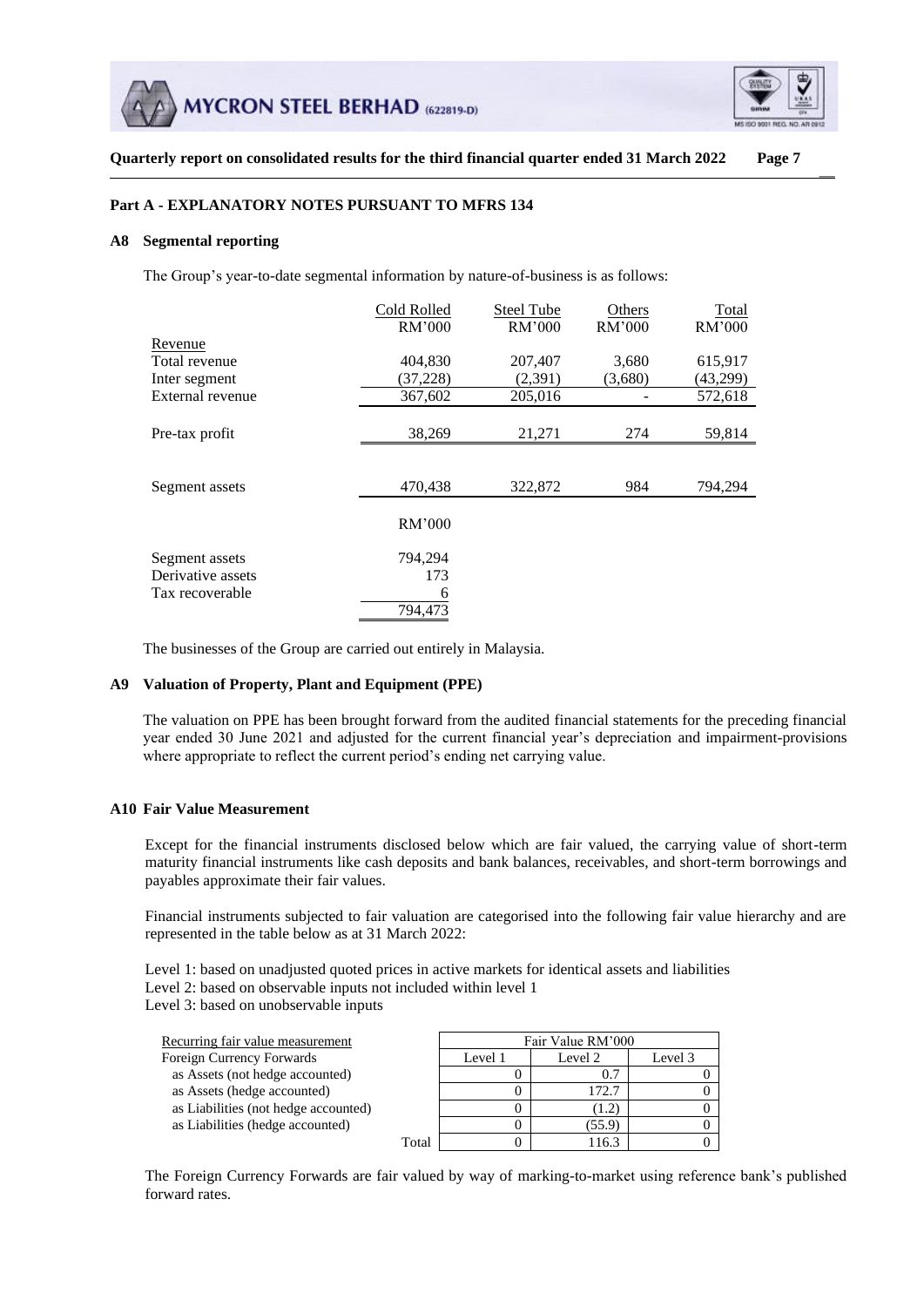



**Quarterly report on consolidated results for the third financial quarter ended 31 March 2022 Page 8**  $\overline{\phantom{a}}$ 

# **Part A - EXPLANATORY NOTES PURSUANT TO MFRS 134**

### **A11 Significant events and transactions**

There were no significant events and transactions for the current financial quarter affecting the Group's financial position and performance of its entities.

### **A12 Subsequent material events**

There are no known material subsequent events up-till the date of this report which may affect the Group's financial position and performance of its entities.

### **A13 Changes in the composition of the Group**

There were no changes to the composition of the Group during the current financial quarter, except that Company's indirect equity holding in a dormant wholly owned subsidiary, Silver Victory Sdn. Bhd. (SV), has been restructured to be directly held by the Company with effect from 1 March 2022. Post-restructuring, SV shall spearhead the Group's steel export businesses covering products manufactured from within and outside. This change does not impact the Group's financials.

### **A14 Contingent liabilities or contingent assets**

There were no contingent liabilities or contingent assets as at the end of the current financial quarter.

### **A15 Changes in Financial Year End Date**

There were no changes to the financial year end date during the current financial quarter.

### **A16 Capital Commitments**

At the end of the current reporting quarter, the Group's Cold Rolled and Steel Tube subsidiary has an outstanding capital commitment balance of around RM1.9 million and RM1.2 million respectively for plant-equipment. These capital commitments will be payable over established milestones in the current and next financial year.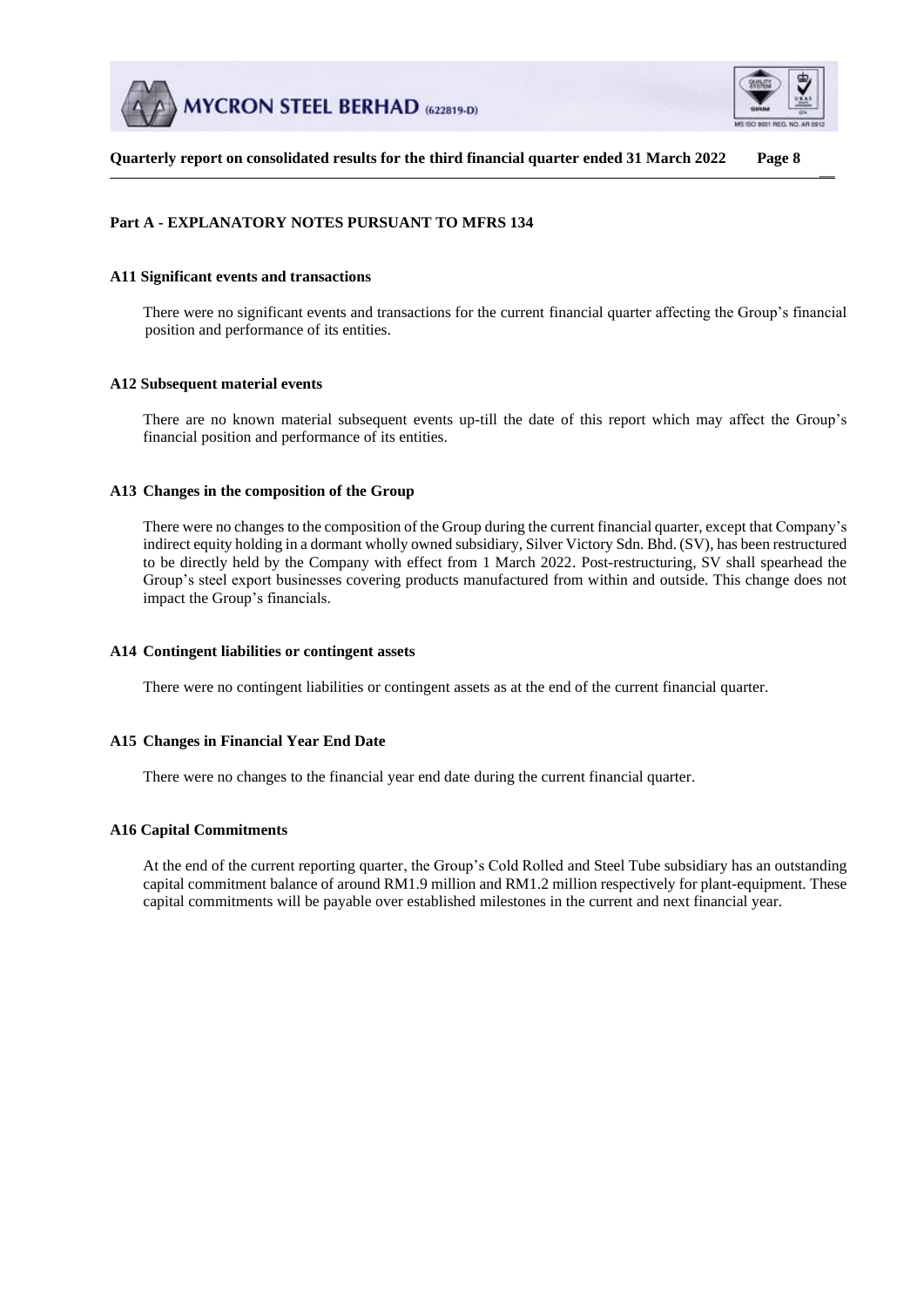



**Quarterly report on consolidated results for the third financial quarter ended 31 March 2022 Page 9** ,<br>\_\_\_\_\_\_\_\_

# **PART B - EXPLANATORY NOTES: (AS PER BURSA MALAYSIA LISTING REQUIREMENT – PART A OF APPENDIX 9B)**

|                                                             |               | <b>Individual Period</b><br>(3rd quarter) | Changes       |         | <b>Cumulative Period</b> |                | Changes       |       |
|-------------------------------------------------------------|---------------|-------------------------------------------|---------------|---------|--------------------------|----------------|---------------|-------|
|                                                             |               | Preceding Year                            |               |         |                          | Preceding Year |               |       |
|                                                             | Current Year  | Corresponding                             |               |         | Current Year             | Corresponding  |               |       |
|                                                             | Quarter       | <b>Ouarter</b>                            |               |         | To-date                  | Period         |               |       |
|                                                             | 31/3/2022     | 31/3/2021                                 |               |         | 31/3/2022                | 31/3/2021      |               |       |
|                                                             | <b>RM'000</b> | <b>RM'000</b>                             | <b>RM'000</b> | $\%$    | <b>RM'000</b>            | <b>RM'000</b>  | <b>RM'000</b> | $\%$  |
| Revenue                                                     | 174,656       | 230,536                                   | (55,880)      | $-24%$  | 572,618                  | 582,371        | (9,753)       | $-2%$ |
| Operating Profit/(Loss)                                     | 23,368        | 27,254                                    | (3,886)       | $-14%$  | 66,554                   | 57,488         | 9,066         | 16%   |
| Profit/(Loss) Before                                        |               |                                           |               |         |                          |                |               |       |
| Interest and Tax                                            | 21,865        | 25,754                                    | (3,889)       | $-15%$  | 63,051                   | 53,088         | 9,963         | 19%   |
| Profit/(Loss) Before Tax                                    | 20,841        | 25,153                                    | (4,312)       | $-17%$  | 59,814                   | 50,732         | 9,082         | 18%   |
| Profit/(Loss) After Tax                                     | 14,905        | 18,801                                    | (3,896)       | $-21%$  | 43,552                   | 37,605         | 5,947         | 16%   |
| Profit/(Loss) Attributable to<br>Ordinary Equity Holders of |               |                                           |               |         |                          |                |               |       |
| the Parent                                                  | 14,905        | 18,801                                    | (3,896)       | $-21\%$ | 43,552                   | 37,605         | 5,947         | 16%   |

### **B1 Review of the performance of the Company and its principal subsidiaries**

Compared against the preceding year corresponding quarter's record performance, the Group's net-earning for the current  $3<sup>rd</sup>$  financial quarter is 21% lower in tandem with 24% lower revenue attributed to lower sales volume for both the Cold Rolled and Steel Tube segments. Despite that, the Group's performance for the current financial quarter is commendable considering that the domestic steel market in the current financial quarter remained soft post-pandemic-shutdown (last August) amid tapering steel price trend, labor shortage, and dwindling book orders. In comparison, the preceding year corresponding quarter's steel market was more robust at the trough of the pandemic wave. The outbreak of the Ukraine-conflict after the long Chinese New Year break resulted in momentary surge in steel prices, which helped improve buyers' interest in March (before the damaging Western Sanctions kicked-in).

On the year-to-date performance, the Group's net-earnings at RM43.5m is 16% ahead of the preceding year (which itself was a record year), despite a 2% lower revenue exacerbated by the 6 weeks of pandemic lockdown at the start of the current financial year. The current year-to-date sales volume is down more than 20% compared to the preceding year, but yielded a higher gross margin due to better spreads.

For the current financial quarter, the Group recorded a 13% lower EBITDA at RM27.0 million compared to the preceding year's corresponding quarter at RM31.0 million. However, on the year-to-date comparison, the Group's EBITDA at RM77.2m is around 12.5% higher than the preceding period.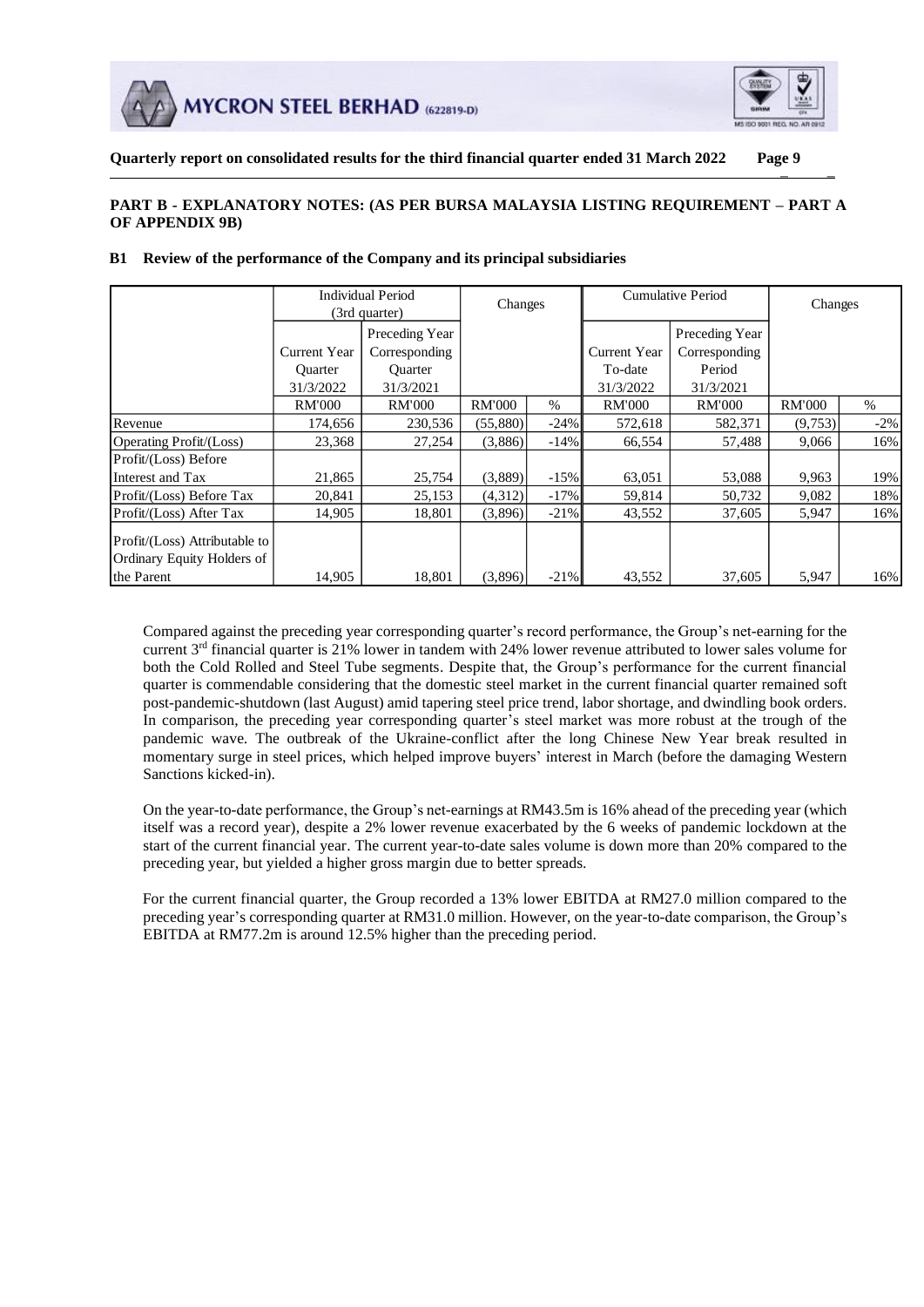



**Quarterly report on consolidated results for the third financial quarter ended 31 March 2022 Page 10** ,<br>\_\_\_\_\_\_\_\_

# **PART B – EXPLANATORY NOTES: (AS PER BURSA MALAYSIA LISTING REQUIREMENT – PART A OF APPENDIX 9B)**

|  |  |  | B2 Material changes in the quarterly results compared to the results of the immediate preceding quarter |
|--|--|--|---------------------------------------------------------------------------------------------------------|
|--|--|--|---------------------------------------------------------------------------------------------------------|

|                                                |                        | Immediate                | Changes       |         |
|------------------------------------------------|------------------------|--------------------------|---------------|---------|
|                                                | <b>Current Quarter</b> | <b>Preceding Quarter</b> |               |         |
|                                                | 31/3/2022              | 31/12/2021               |               |         |
|                                                | <b>RM'000</b>          | <b>RM'000</b>            | <b>RM'000</b> | $\%$    |
| Revenue                                        | 174,656                | 251,082                  | (76, 426)     | $-30\%$ |
| <b>Operating Profit</b>                        | 23,368                 | 29,846                   | (6, 478)      | $-22\%$ |
| Profit Before Interest and Tax                 | 21,865                 | 29,846                   | (7,981)       | $-27%$  |
| Profit Before Tax                              | 20,841                 | 28,673                   | (7,832)       | $-27%$  |
| Profit After Tax                               | 14,905                 | 20,752                   | (5,847)       | $-28%$  |
| Profit Attributable to Ordinary Equity Holders |                        |                          |               |         |
| of the Parent                                  | 14,905                 | 20,752                   | (5,847)       | $-28%$  |

Compared against the preceding 2nd financial quarter's record performance, the Group's net-earning for the current  $3<sup>rd</sup>$  financial quarter is 28% lower in tandem with 30% lower revenue attributed to lower sales volume inconjunction with the long Chinese New Year break (which seasonally renders the  $3<sup>rd</sup>$  quarter a slower period). In general, the steel market was soft in both the  $2<sup>nd</sup>$  and  $3<sup>rd</sup>$  financial quarters with lower new orders as many industries (including our customers) grappled to restart from the prolonged pandemic lockdown amid labor shortage, supplychain interruptions, and absence of stimulus or financial aids. However, the preceding  $2<sup>nd</sup>$  financial quarter's profitability touched a high benchmark driven by surge in post-lockdown sales tied to back-orders secured prior to the pandemic lockdown which entailed better-margins. Despite the sharply lower sale volume in the current 3<sup>rd</sup> financial quarter (due to shorter workdays and low backorders), the Group's steel operations managed to deliver a satisfactory performance from leveraging its market position in a tight steel supply condition.

The Group's EBITDA for the current financial quarter at RM27.0 million is 23.7% lower compared to the immediate-preceding quarter at RM35.4 million.

# **B3 Prospects for the remaining financial year**

The Group's final 4th financial quarter faces a tumultuous period tied to unprecedented multifront external shocks from the Ukraine-conflict & sweeping sanctions, raging inflation, sharp US-rate hikes, reverse-capital-flows, tighten liquidity, and China's Covid shutdowns. Inevitably, these would weigh-down on the Country's economic recovery prospects (i.e. from the reopening of international-borders and business normalization) and would impinge upon the Group's performance.

We anticipate an 8-10% rise in production cost (i.e. from higher energy cost, wage rise, imported inflation, weak Ringgit, and higher borrowing cost) – which may not be fully absorbed into selling prices in the short to mid-term, and thus may erode margins. The Ukraine-conflict and sanctions have disrupted global-supply-chain of various commodities, including steel - where the displaced export steel volume from both Russia and Ukraine combined equates to the world  $2<sup>nd</sup>$  largest, just behind China. The impact on pricing and margins from the disrupted global steel supply is however likely to be muffled by soften steel demand in this region (including Malaysia) due to myriad of issues (attributable to China economic softening, collateral damages from US-NATO's sweeping sanctions, capital outflows, and overall poor sentiment). Evidently, steel prices have begun to ebb in this region.

In conclusion, the Group's prospects outlook for the final financial quarter has become highly challenging. We anticipate the Group's steel operations' sales volume and margins to come under immense pressure. Nevertheless, barring any further deterioration of the external shocks (i.e. Ukraine-conflict expansion, COVID resurgence, more geopolitical flare-up), the Group is hopeful to squeeze a positive final quarter to end the financial year higher than the last. Downside risk (from a prolong Ukraine-conflict and the collateral damage on emerging-markets due to the sweeping sanctions) may become more pronounced in our next financial year.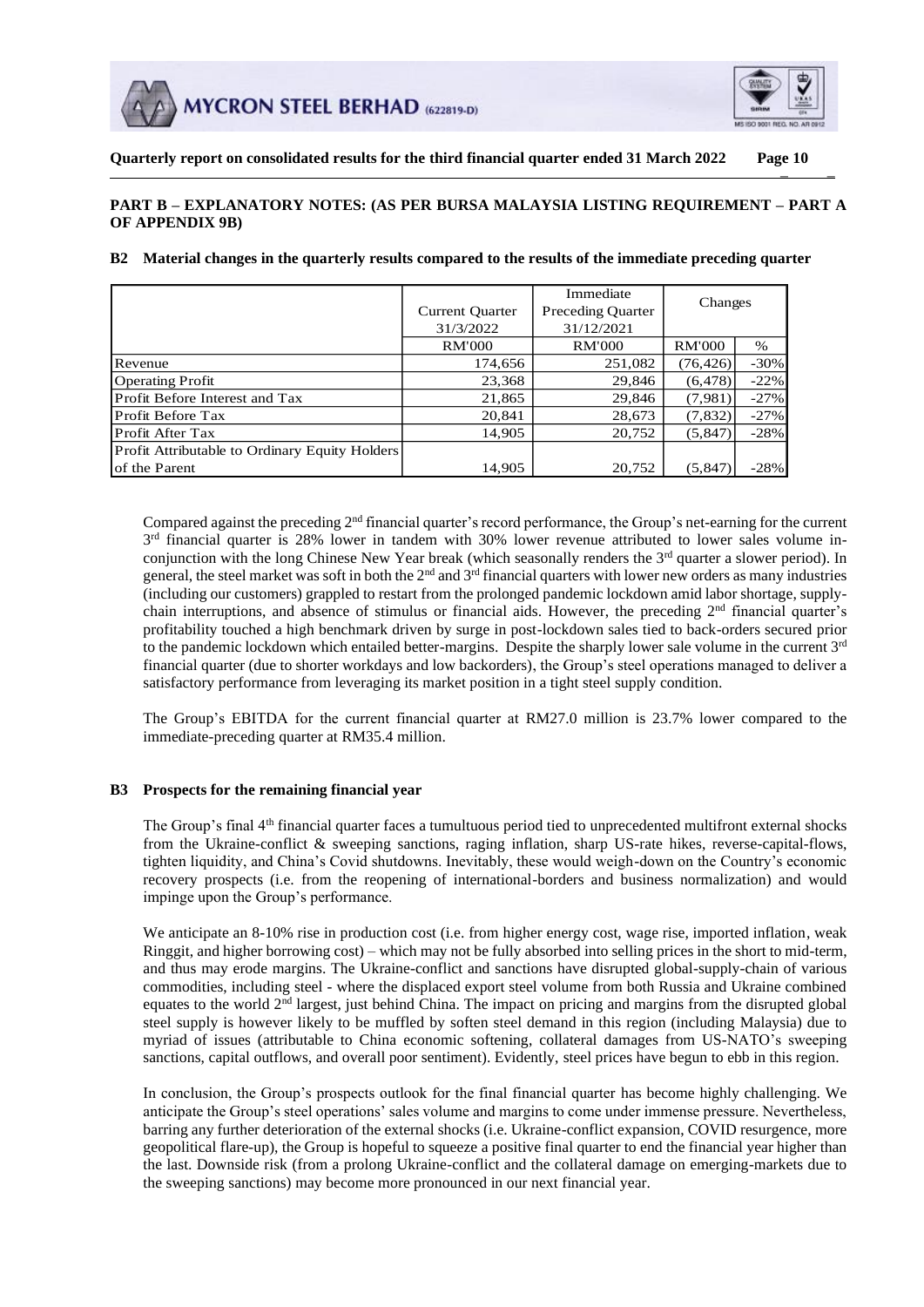



**Quarterly report on consolidated results for the third financial quarter ended 31 March 2022** Page 11

# **PART B - EXPLANATORY NOTES: (AS PER BURSA MALAYSIA LISTING REQUIREMENT – PART A OF APPENDIX 9B)**

## **B4 Variance of actual profit from forecast profit**

This is not applicable to the Group.

## **B5 Profit before taxation**

Profit before taxation is stated after charging/ (crediting):

|                                 |                       | Preceding Year        |                       | Preceding Year        |
|---------------------------------|-----------------------|-----------------------|-----------------------|-----------------------|
|                                 | <b>Current Year</b>   | Corresponding         | <b>Current Year</b>   | Corresponding         |
|                                 | <b>Ouarter</b>        | <b>Ouarter</b>        | To Date               | Period                |
|                                 | Ended                 | Ended                 | Ended                 | Ended                 |
|                                 | 31 Mac 2022<br>RM'000 | 31 Mac 2021<br>RM'000 | 31 Mac 2022<br>RM'000 | 31 Mac 2021<br>RM'000 |
| Depreciation:                   |                       |                       |                       |                       |
| - property, plant and equipment | 3,683                 | 3,613                 | 10,698                | 10,833                |
| - right-of-use assets           | 801                   | 848                   | 2,404                 | 2,546                 |
| Finance income                  | (367)                 | (375)                 | (945)                 | (672)                 |
| Finance costs on:               |                       |                       |                       |                       |
| - borrowings                    | 1,202                 | 833                   | 3,592                 | 2,570                 |
| - lease liabilities             | 189                   | 143                   | 590                   | 458                   |
| FX differences loss/(gain)      | 568                   | 6,440                 | (4)                   | (2,611)               |
| FX derivatives (gain)/loss      | (370)                 | (5,891)               | 180                   | 2,683                 |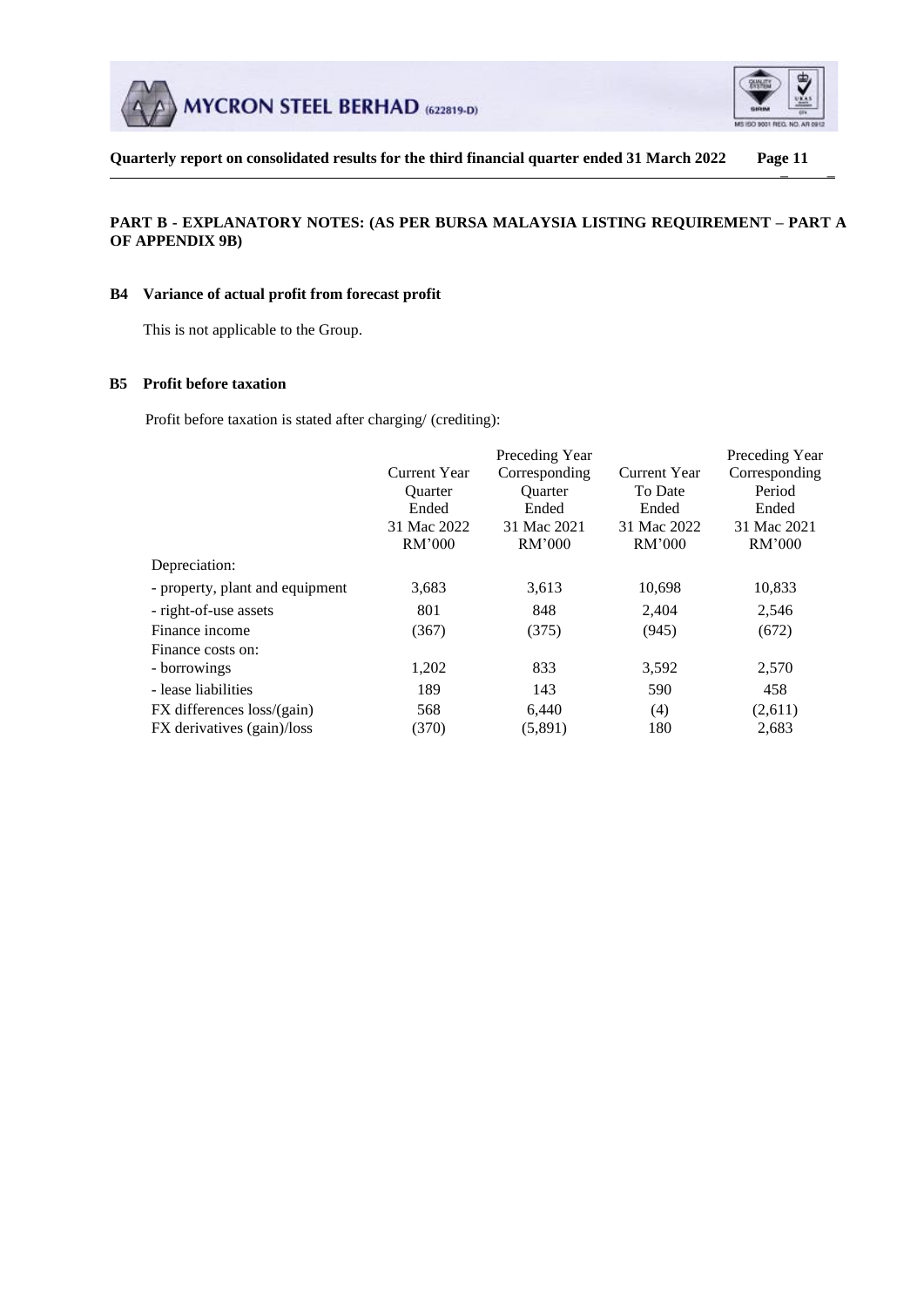



**Quarterly report on consolidated results for the third financial quarter ended 31 March 2022 Page 12**  $\overline{\phantom{a}}$ 

# **PART B - EXPLANATORY NOTES: (AS PER BURSA MALAYSIA LISTING REQUIREMENT – PART A OF APPENDIX 9B)**

### **B6 Taxation**

Taxation comprises :

|                               |                | Preceding Year |              | Preceding Year |
|-------------------------------|----------------|----------------|--------------|----------------|
|                               | Current Year   | Corresponding  | Current Year | Corresponding  |
|                               | <b>Ouarter</b> | <b>Ouarter</b> | To Date      | Period         |
|                               | Ended          | Ended          | Ended        | Ended          |
|                               | 31 Mac 2022    | 31 Mac 2021    | 31 Mac 2022  | 31 Mac 2021    |
|                               | RM'000         | RM'000         | RM'000       | RM'000         |
| Current tax (expense)/credit  |                |                |              |                |
| Current period                | (1, 435)       | (2,122)        | (5,556)      | (5,789)        |
| Deferred tax (expense)/income |                |                |              |                |
| Current period                | (4,501)        | (4,230)        | (10,706)     | (7, 338)       |
|                               | (5,936)        | (6,352)        | (16,262)     | (13, 127)      |
|                               |                |                |              |                |

## **B7 Profit on sale of unquoted investments and / or properties**

The Group did not engage in any sales of unquoted investments and / or properties in the current financial quarter.

## **B8 Purchase or disposal of quoted securities**

There were no purchases or disposals of quoted securities in the current financial quarter.

## **B9 Status of corporate proposals**

There were no outstanding corporate proposals as at the date of this announcement.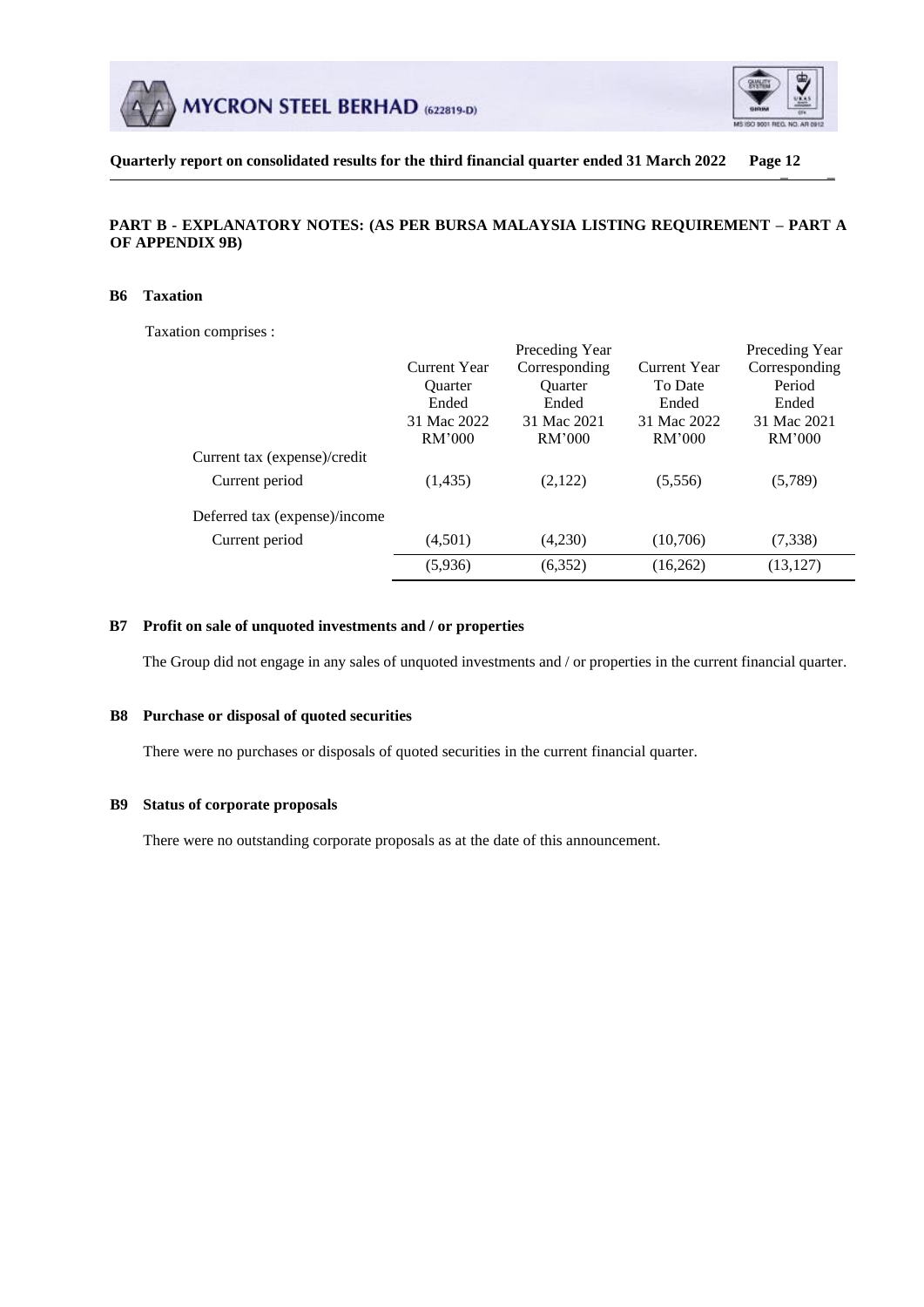



**Quarterly report on consolidated results for the third financial quarter ended 31 March 2022 Page 13**  $\overline{\phantom{a}}$ 

# **PART B - EXPLANATORY NOTES: (AS PER BURSA MALAYSIA LISTING REQUIREMENT – PART A OF APPENDIX 9B)**

### **B10 Group borrowings and debt securities**

The Group's borrowings from lending institutions as at 31 March 2022, which are denominated entirely in Ringgit Malaysia, are as follows:

| Short-term borrowings:           | RM'000  |
|----------------------------------|---------|
| Secured                          | 116,264 |
| Long-term borrowings:<br>Secured | 24,555  |
| Total borrowings                 | 140,819 |
|                                  |         |

Cash-flow movement in-relation to 'changes in liabilities arising from financing activities' on a year-to-date basis is outlined below:

|                                                     | RM'000     |
|-----------------------------------------------------|------------|
| Total Borrowings' opening balance as at 1 July 2021 | 87,421     |
| Cash Flows:                                         |            |
| Inflows from new debts                              | 229.952    |
| Outflows on repayment                               | (176, 554) |
| Closing balance as at 31 March 2022                 | 140,819    |
|                                                     |            |

Based on the above, the Group's bank-gearing ratio is around 0.28 times. Besides the said borrowings, the Group's Steel Tube subsidiary also draws on interest-bearing trade credits from its raw-coil suppliers with an outstanding amount of RM1.1 million. Inclusive of that, the Group's absolute-gearing ratio as at 31 March 2022 is also around 0.28 times.

### **B11 Outstanding Derivatives**

The Group has entered into forward foreign currency exchange contracts (FX forwards) to manage its foreign currency exchange exposure arising from purchases of raw materials denominated in US Dollar ("USD") and certain sales denominated in Singapore Dollar ("SGD"). In this regard, the Group covers its USD exposure at the range of 80% to 90% depending on the length of the forward period and the availability of FX facilities.

The Group designates eligible hedge relations on FX forwards incepted to cover its USD and/or SGD exposure for the purpose of hedge accounting. These are designated as fair value hedges with the arising mark-to-market foreign currency fair value gain/ (loss) of both the hedging instruments (i.e. FX Forwards) and the hedged items (i.e. forward purchases of raw material and or accounts payables in USD or accounts receivables in SGD) being charged to the Statement of Profit or Loss.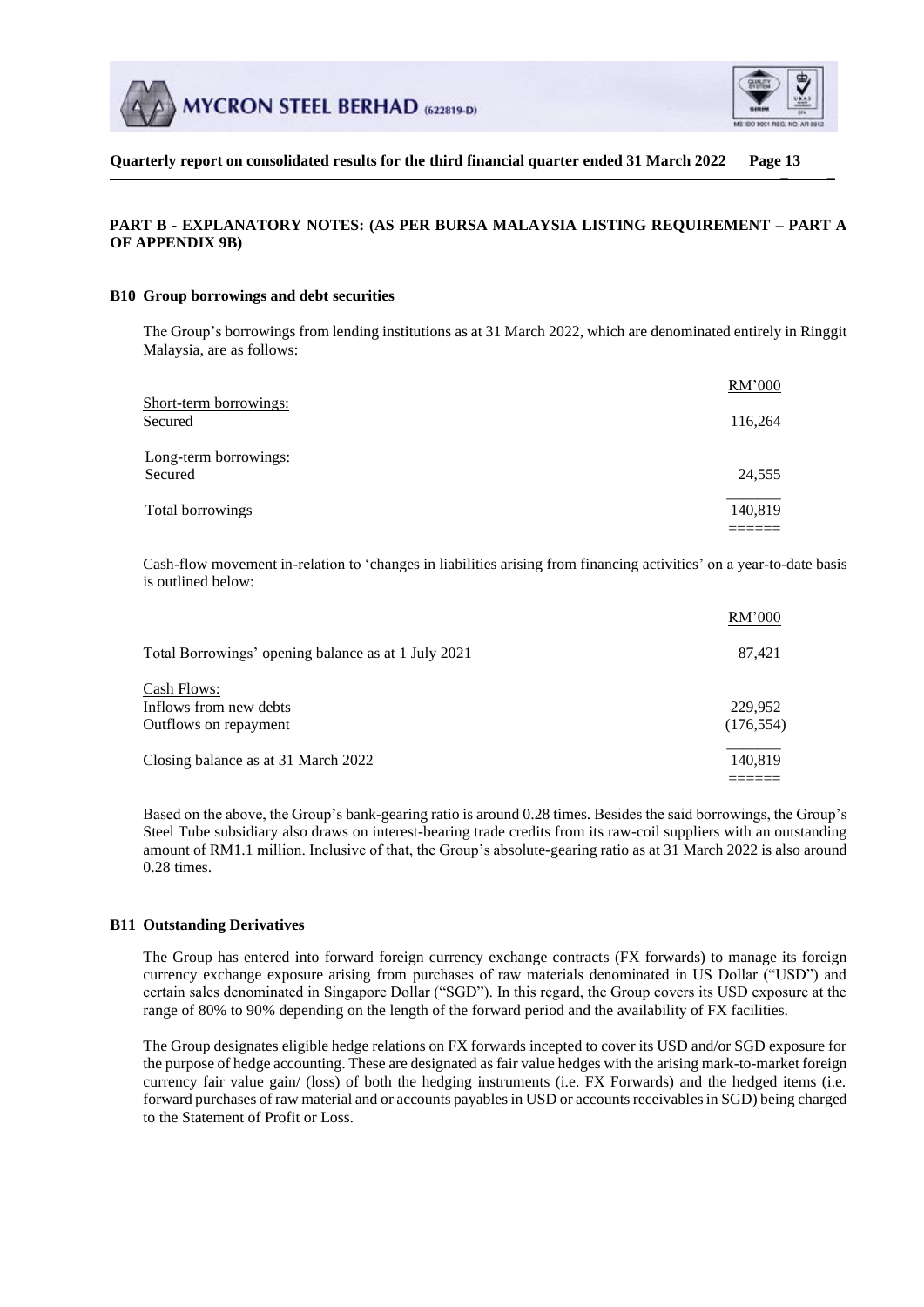



**Quarterly report on consolidated results for the third financial quarter ended 31 March 2022 Page 14**  $\overline{\phantom{a}}$ 

# **PART B - EXPLANATORY NOTES: (AS PER BURSA MALAYSIA LISTING REQUIREMENT – PART A OF APPENDIX 9B)**

### **B11 Outstanding Derivatives** (continued)

Details on outstanding derivative FX forward contracts for both the non-designated and designated for hedge accounting as at 31 March 2022 are outline below:

Non-designated

| FX Forward Contracts (SGD/RM) as non-designated hedging<br>instrument |                     |      |                   |           |  |
|-----------------------------------------------------------------------|---------------------|------|-------------------|-----------|--|
|                                                                       | Notional Value '000 |      | Fair Value RM'000 |           |  |
| Maturity                                                              | <b>Short</b>        | Long | Financial         | Financial |  |
|                                                                       | SGD                 | RM   | Asset             | Liability |  |
| Less than 1 year                                                      | 270                 | 836  | 0.7               | 12        |  |

### Designated

| FX Forward Contracts as designated hedging Instrument |                     |           | Forward purchase of raw material and/or a/c payable as<br>hedge items |           |          |                     |      |                   |           |
|-------------------------------------------------------|---------------------|-----------|-----------------------------------------------------------------------|-----------|----------|---------------------|------|-------------------|-----------|
|                                                       | Notional Value '000 |           | Fair Value RM'000                                                     |           |          | Notional Value '000 |      | Fair Value RM'000 |           |
| Maturity                                              | $_{\text{long}}$    | Short     | Financial                                                             | Financial | Maturity | Short               | n.a. | Financial         | Financial |
|                                                       | USD                 | <b>RM</b> | Asset                                                                 | Liability |          | <b>USD</b>          |      | Asset             | Liability |
| Less than 1 year                                      | 30.723              | 129,268   | 172.7                                                                 | 55.9      | Matching | 30.723              | n.a. | 55.9              | 172.7     |

Besides the above unrealized positions, the Group has recorded a total realized net loss of around RM0.3 million from its FX Forward Contracts as hedging instruments with corresponding realized net gain of around RM0.1 million from its hedged items over the current financial year.

(i) Risk associated with the derivatives

### Counter-Party Risk

The Forward FX contracts are entered into with domestic licensed financial institutions which have extended FX lines to the Group. The associated Counter-Party risk is negligible.

(ii) Cash requirements of the derivatives

There is no cash movement from the Group to the counterparties when the Forward FX contracts are incepted. Upon maturity of the Forward FX contracts, domestic currency is exchanged for the foreign currency at the contracted rate to meet its obligations.

(iii) Policies in place for mitigating or controlling the risk associated with the derivatives

The Group uses derivative financial instruments to hedge specific risk exposures of the underlying hedge items and does not enter into derivative financial instruments for speculative purposes. The Group monitors the fluctuations in foreign currency exchange rates closely with the objective to minimise potential adverse effects on the financial performance of the Group. The Board of Directors regularly reviews the risk and approves the policy for managing the risk.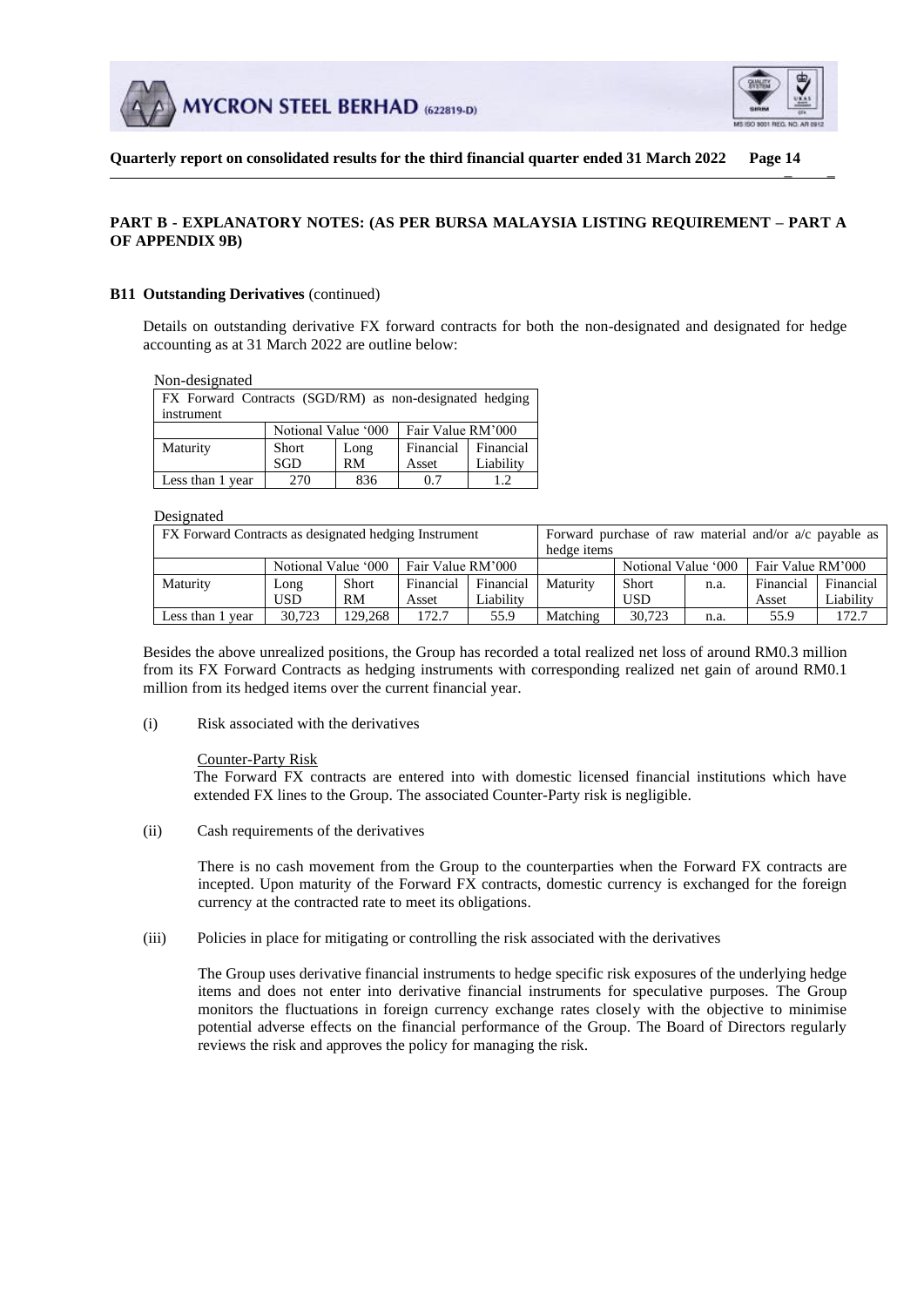



**Quarterly report on consolidated results for the third financial quarter ended 31 March 2022 Page 15**  $\overline{\phantom{a}}$ 

# **PART B - EXPLANATORY NOTES: (AS PER BURSA MALAYSIA LISTING REQUIREMENT – PART A OF APPENDIX 9B)**

### **B12 Off balance sheet financial instruments and commitments**

Off balance sheet financial instruments as at the date of this announcement are bank guarantees issued by its principal subsidiaries amounting to RM3.9 million as security for inbound supply of goods and services; and corporate guarantees issued to lenders for borrowings extended to its principal subsidiaries amounting to RM140.2 million as at 31 March 2022.

### **B13 Material litigation**

The Group is not engaged in any on-going material litigation, either as a plaintiff or defendant, claims or arbitration which have a material effect on the financial position of the Group; and the Board is not aware of any proceedings pending or threatened against the Group or of any other facts likely to give rise to any proceedings which may materially and/or adversely affect the financial position and business of the Group.

### **B14 Dividend**

The Company did not declare any dividend for the financial period ended 31 March 2022.

### **B15 Earnings per share**

|                                                               |                | Preceding Year |              | Preceding Year |
|---------------------------------------------------------------|----------------|----------------|--------------|----------------|
|                                                               | Current Year   | Corresponding  | Current Year | Corresponding  |
|                                                               | <b>Ouarter</b> | <b>Ouarter</b> | To Date      | Period         |
|                                                               | Ended          | Ended          | Ended        | Ended          |
|                                                               | 31 Mac 2022    | 31 Mac 2021    | 31 Mac 2022  | 31 Mac 2021    |
| Profit attributable to owners<br>(RM'000)                     | 14,905         | 18,801         | 43.552       | 37,605         |
| Weighted average number of<br>ordinary shares in issue ('000) | 327,058        | 327,058        | 327,058      | 327,058        |
| Basic earnings per share (sen)                                | 4.56           | 5.75           | 13.32        | 11.50          |

(i) Basic earnings per ordinary share